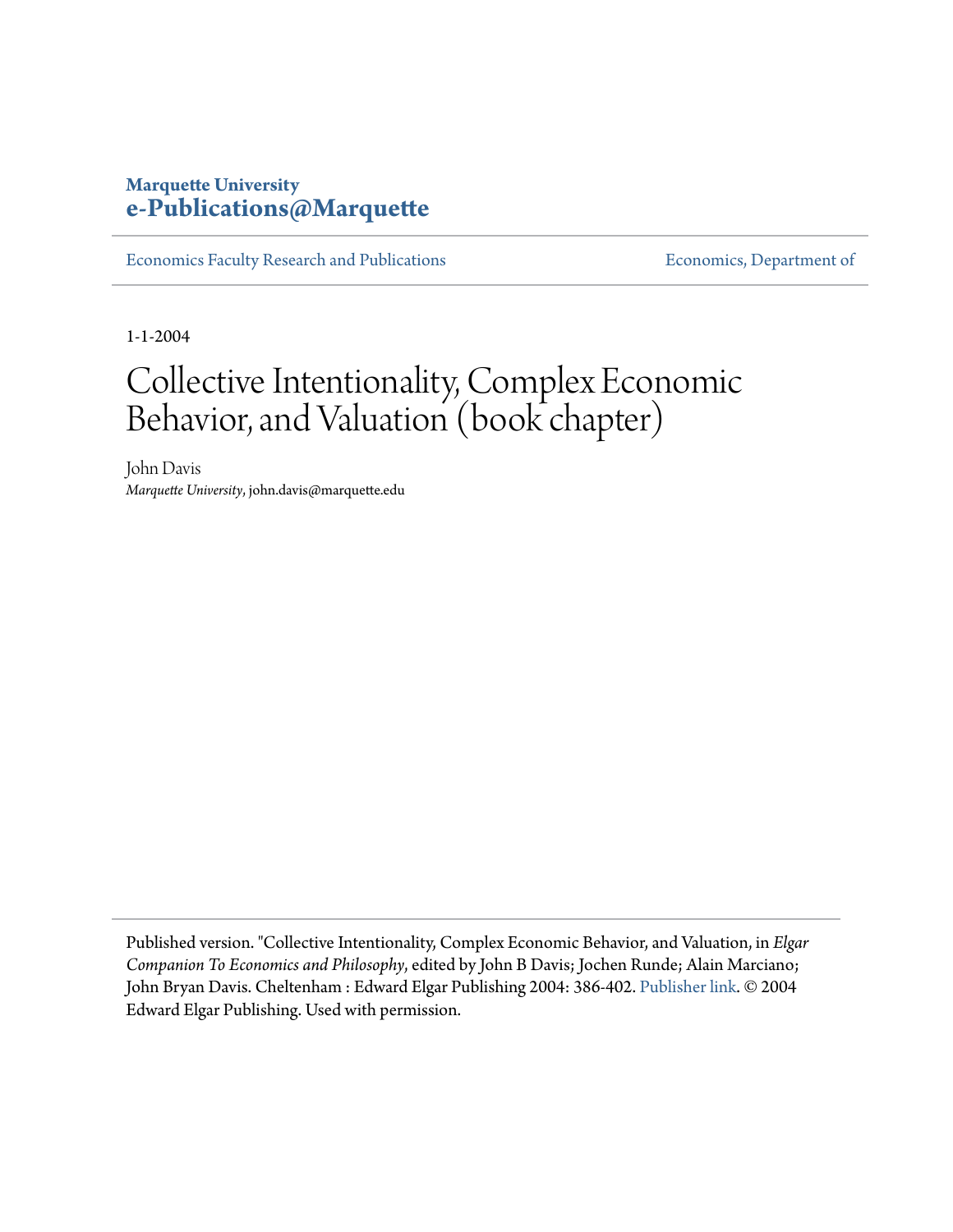# 19 Collective intentionality, complex economic behavior, and valuation

### *John B. Davis*

'We think, therefore we are.' (Shaftesbury, 1900 [1963], vol. 2, p. 275)

In this chapter I depart from the standard view of the individual in economics as an atomistic being to consider the individual as a socially embedded being. There are of course many different ways of understanding individuals as socially embedded; the conception I employ, however, is based on collective intentionality analysis, particularly as formulated by Raimo Tuomela. There is an advantage to economic analysis in doing this. Whereas other views of social embeddedness are holistic, and reason mostly in terms of social entities, collective intentionality analysis is explicitly an account of individuals, albeit in a particular kind of social setting. This makes it possible to compare the understanding of economic behavior that emerges from a collective intentionality analysis of individuals with the understanding of economic behavior associated with the standard rationality view of individuals as atomistic beings. Further, as an account of individuals, collective intentionality analysis also offers a way of understanding the seemingly paradoxical idea that individuals can be socially embedded and yet remain distinct beings. The basic idea derives from our understanding of first person plural intentions, or we-intentions. Only individuals form such intentions, just as only individuals form first person singular intentions, or I-intentions, but we-intentions effectively embed *social relationships in individuals.* This contrasts with holist accounts of social embeddedness that rather run the risk of eliminating individuals when they embed *individuals in social relationships.*  Collective intentionality analysis thus allows us to both talk about socially embedded individuals specifically as individuals, and compare their behavior to that of atomistic individuals. Finally, since individuals form both kinds of intentions, combining accounts of behavior understood in collective intentionality  $terms - what I characterize as deontologically rational behavior - with accounts$ of behavior understood in instrumentally rational terms, offers foundations for a complete account of individual economic behavior. I suggest that economic behavior in such accounts should be considered complex.

Determining the extent to which individuals are deontologically rational rather than instrumentally rational in economic life seems to be in part an empirical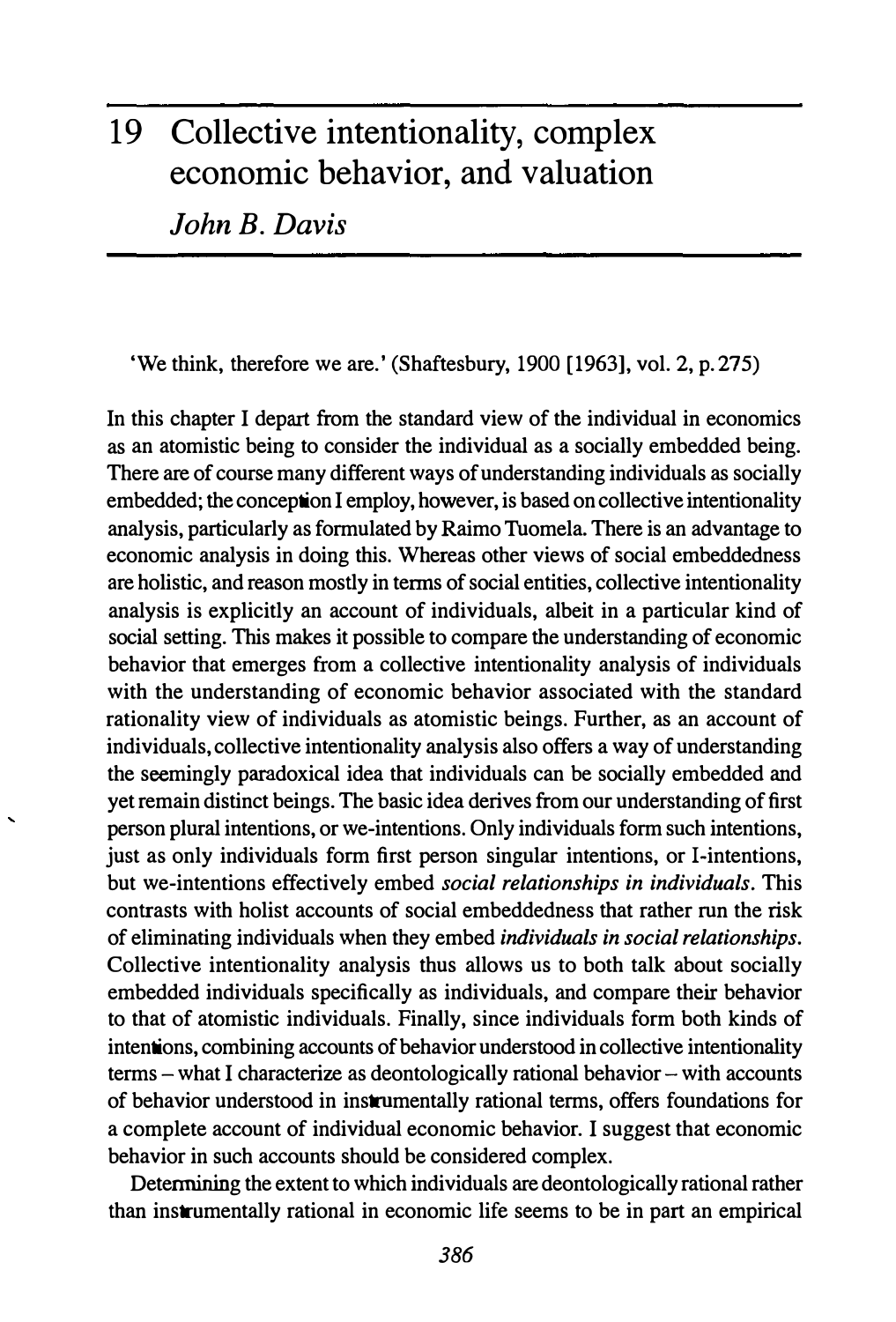question of the extent to which individuals are active in social settings in which they express themselves in we-intention terms. In the discussion here, I restrict my attention to smaller, relatively cohesive, institutionally well-structured social settings – social groups – on the assumption that shared intentions are more likely to have specific consequences for individual behavior in these sorts of circumstances than in larger, more diffuse, loosely organized social settings.<sup>1</sup> My argument for this assumption is *not* that smaller social groups more effectively monitor or discipline individual action - this would reduce deontologically rational to instrumentally rational behavior – but rather that smaller groups have stronger prospects of producing determinate outcomes, and this reinforces individuals' commitment to their shared intentions. Compare, for example, the need an individual feels in a place of employment to act upon relatively well-defined intentions shared with other employees ('we need do our respective jobs to meet our production deadline') versus the lesser need an individual feels in larger, more loosely organized social settings to act upon vague intentions that may only be weakly shared by others ('we need to do something about inflation'). Focusing on mid-sized social groups, then, essentially operationalizes collective intentionality analysis for economics by emphasizing the kinds of behavioral consequences that have been the subject of atomistic individual rationality analysis.

Section 1 briefly discusses social groups. Section 2 then reviews Tuomela's contribution to collective intentionality analysis. In section 3 I turn to how the socially embedded individual conception explained in collective intentionality terms involves a view of individual economic behavior distinct from that involved in standard rationality theory. A different view of normative reasoning associated with. a collective intentionality analysis of the socially embedded individual conception in discussed in Section 4. Finally, section 5 offers concluding remarks.

#### **Social groups**

Social groups that are relatively cohesive and well-structured have been extensively investigated in sociology, anthropology, and social psychology. A social group may be characterized as (1) a plurality of individuals tied to one another by  $(2)$  some principle of membership that implies (3) a system of individual rights and obligations. A social group is not the same thing as a social category (such as income class, ethnicity, gender, etc.), which researchers employ to classify or group individuals according to a set of characteristics which the researcher selects. Groups, rather, are collections of individuals whose shared characteristics derive from their interaction with one another. Of the characteristics of social groups surveyed in the recent literature, I emphasize the following as particularly relevant to the analysis of mid-sized social groups in economic life: that individuals engage in repeated interaction, that they define themselves as members of a group, that they are defined by others as belonging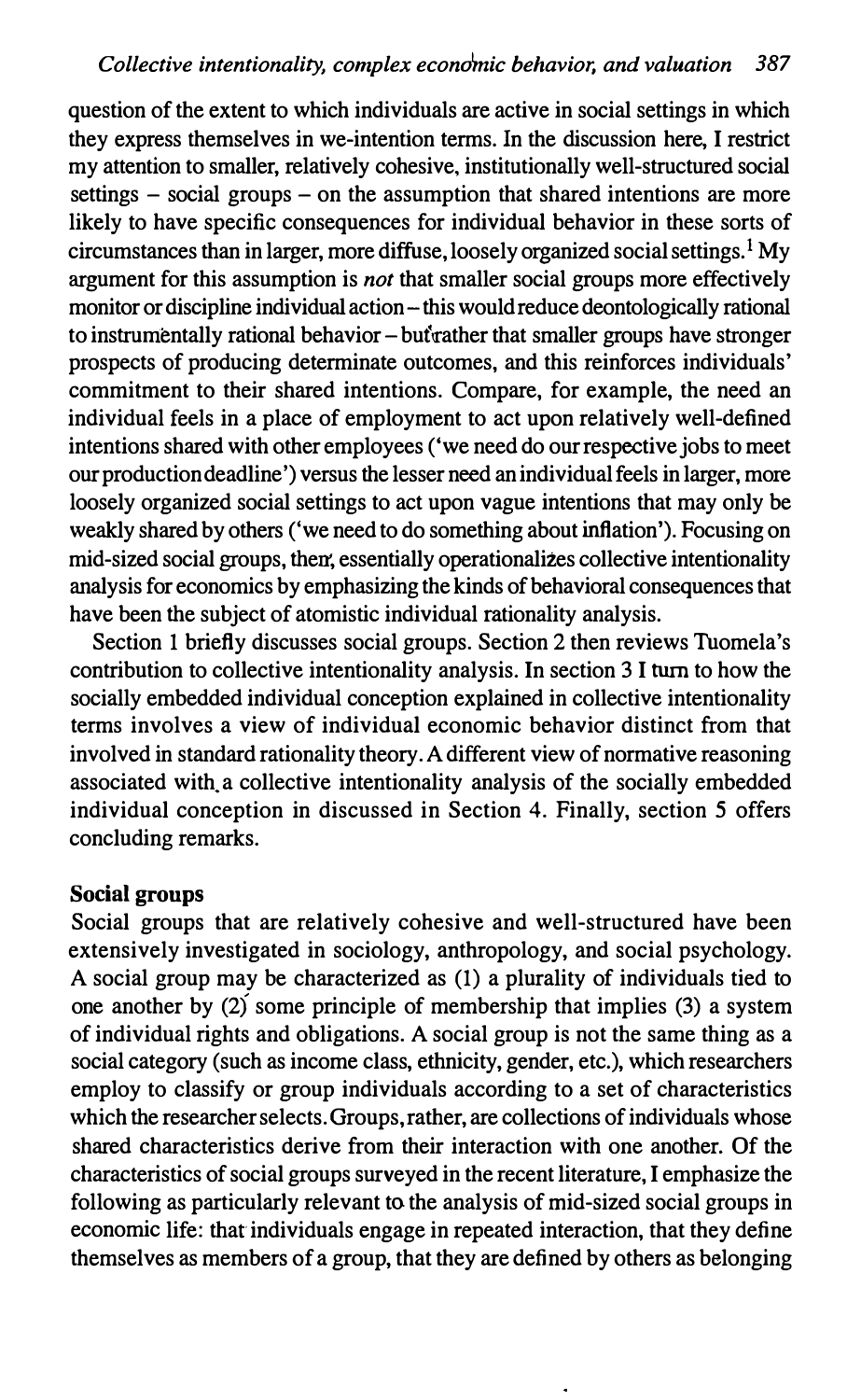to the group, that they share and observe group rules and norms, and that they participate in a set of interlocking roles that are central to how the group functions (Cartwright and Zander 1968, p.48).

One advantage of construing groups in these terms is that it is allows us to say that groups need not operate on a face-to-face basis. Much sociological, anthropological, philosophical, and social psychological research focuses on small groups that do exhibit regular face-to-face contact. Indeed, in the limit a relationship between two people can be seen as a kind of group if those individuals see themselves as being in some type of repeated interaction with one another and observe rules and norms which determine roles for them in the relationship. Margaret Gilbert uses as one of her main examples the idea of two people 'taking a walk together' (Gilbert, 1989). Were 'taking a walk together' a regular interaction between two individuals, on the understanding here they would constitute a group. More long-lasting relationships of all kinds between two individuals, then, would also qualify as instances of groups. In economic life, however, groups are generally seen as being larger, somewhat more impersonal, and not infrequently involve limited or even no face-to-face contact (firms, unions, cartels, governments, etc.), and this is the sort of case I focus upon in order to concentrate on,individuals' social embeddedness. The two-person limiting case kind of group, however, would still be worth investigating in economics to explain recurring market interactions between individuals, where trust relationships are better modeled along the lines of group behavior than in standard atomistic individual terms. But I do not address this sort of case here, in order to avoid needing to include sympathy or empathy as elements or factors in the analysis.

#### **Toomela's analysis**

The philosophical literature on collective or shared intentionality distinguishes we-intentions corresponding to use of 'we' language from I-intentions corresponding to use of 'I' language. We-intentions are explained as a structure of mutually.reinforcing, reciprocal attitudes shared by individuals in a social group. Important contributors have been Bratman (1993, 1999), Gilbert (1989, 1996), Searle (1990, 1995), and Tuomela (1991, 1995). Others, such as Etizioni (1988), have also distinguished 'I' and 'we' thinking, without employing the idea that shared intentionality can be described as a structure of mutually reinforcing, reciprocal attitudes. An advantage of Tuomela's work is its specifically individual focus. Though he sometimes informally refers to intentions being shared, he also emphasizes that this is not meant to literally imply that we-intentions exist in society apart from individual we-intentions. Rather, a we-intention is defined as an individual's attribution of an intention to the members of a group to which the individual belongs, based on that individual both having that weintention and also believing that we-intention is. held by other individuals in the-same group. That is, I can only use 'we' language that pertains to you and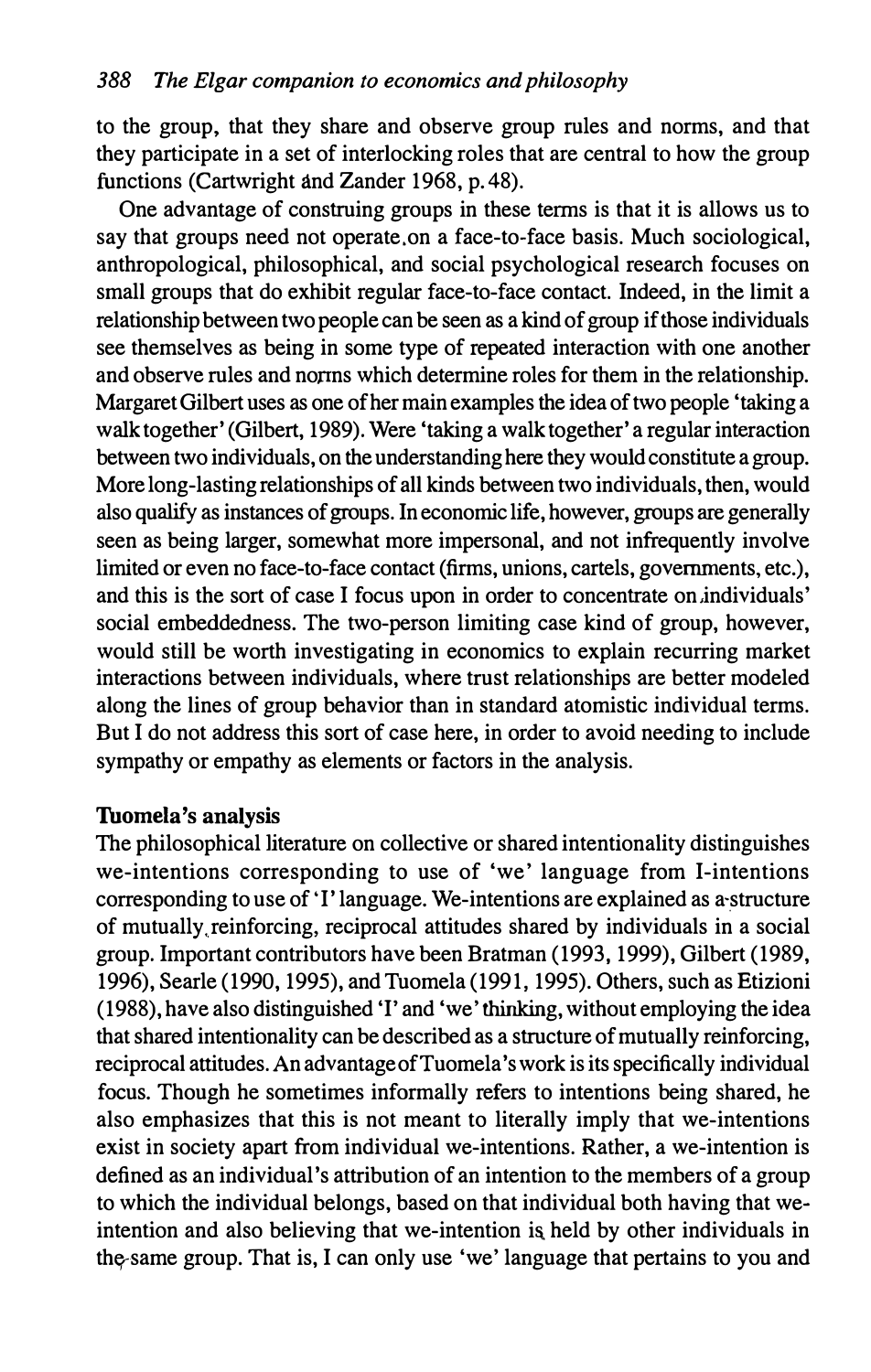I, if I think that you would similarly apply it to you and I. Thus, expressing we-intentions is a matter of whether there exists a set *reciprocal* attitudes, not whether there is an actual *sharing of* attitudes. Indeed, in the limit an individual could have a we-intention that no other individuals have, if that individual were simply mistaken about others' we-intentions. Thus, a we-intention is not a supra-individual group intention separate from the attributions individuals make to groups, and when people use expressions such as, 'the intentions of the group', this is just a shorthand device for referring to a collection of individua� we-intentions on the part of individuafs in the group.

Tuomela's analysis of what he regards as the 'standard case' is as follows. An individual expressing a we-intention assumes that it is mutually believed that the we-intention is held by other group members. Consider the case in which an individual's we-intention is rooted in an attitude ('fear'), which the individual believes other group members also attribute to the group. For an individual A who is a member of a group G, 'A we-fears that X if A fears that X and believes that it is feared in G that X and that it is mutually believed in G that X is feared in G' (Tuomela 1995, p. 38). 'X is mutually believed' if not only do I believe others believe X, but they also believe that I believe  $X<sup>2</sup>$  On this basis, A might suppose that 'group G has some intention' reflecting 'G's fear of X' (say, whether the group will avoid some danger). Of course A can only surmise that others in G have the same fear and also that the fear of X is mutually believed by members of the group. The strongest case using the idea that X is 'mutually believed' (a shared belief) would involve saying that the fear that X is iteratively believed by everyone. But Tuomela allows 'mutual' to have strong and weak interpretations, because groups themselves have strong and weak criteria for supposing their members share a belief, attitude, or intention. The main point is that we-attitudes are a group attitude not in the sense that a group over and above its members has an attitude towards something, but in the sense that individuals 'generally' in a group have some such attitude that they express in 'we' terms. Thus saying that they 'generally' have a we-attitude depends not just on the,mutual belief condition, but on both conditions which when combined provide us with a reason to suppose that individual members of a group are justified in saying what they (that is, 'we') intend. $3$ 

Tuomela uses this framework to distinguish between rules and norms, and I refer the reader to his work for a fuller account. Rules are the product of an explicit or implicit agreement brought about by some authority, and used to determine a distribution of tasks and activities to individuals. Rules may be formal and written, such as laws, statutes, regulations, charters, bylaws, etc., or they may be informal agreements between individuals, sometimes orally established and sometimes silently agreed to. In contrast, in the case of norms a network of mutual beliefs substitutes for actual agreements between individuals in determining distributions of tasks,and activities across individuals. As with we-intentions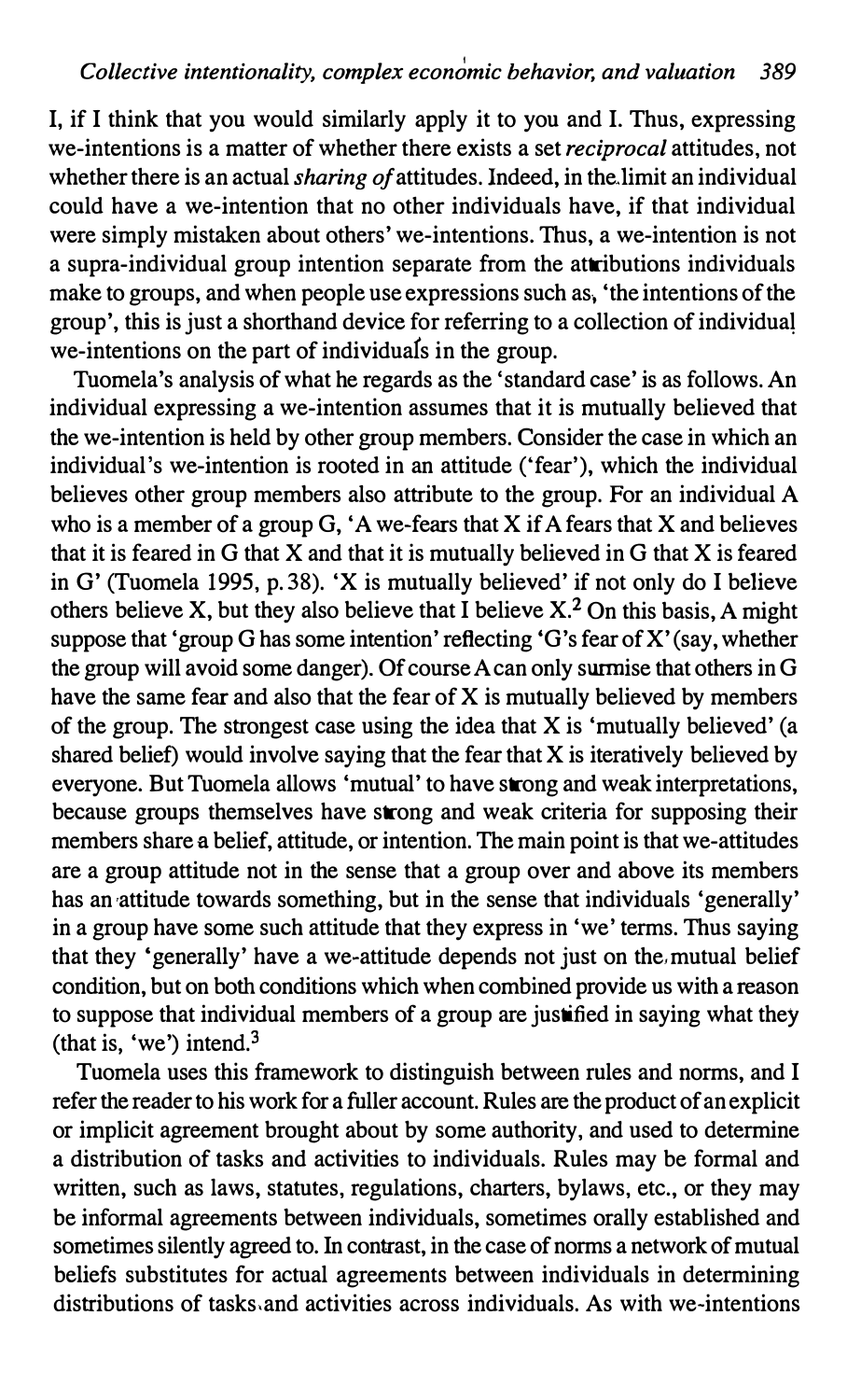generally, mutual beliefs are beliefs reciprocally established between individuals, such that each believes that others have the same belief, and each also believes that others think the same about the others, and so on in a structure of reinforcing, mutually held beliefs.

Rules and norms are both understood to have motivational force, meaning that they constitute reasons for action on the part of the individuals who accept them. Indeed,rules and norms are typically framed as 'ought' principles, and impose requirements on individuals as members of groups in the form of specific prescriptions for individual action. Formally, individual A feels obliged to do X, because A is a member of the group with a we-intention whose consequence is a rule or norm to the effect, 'we believe members of the group should do X.' But rules and norms are different in virtue of the different means by which they enforce a distribution of tasks and activities among individuals (Tuomela 1995, pp. **22-24).** The prescriptive force of rules derives from there being sanctions that apply, whether formal/legal or informal, to those individuals who do not observe them. In contrast to rules, sanctioning with norms takes the form of approval or disapproval on the part of others. Because norms are internalized by individuals, in that they themselves accept them as reasons for acting, individuals apply others' potential disapproval to themselves, as when feeling shame or embarrassment.

In Tuomela's framework, then, it can be said that rules are the basis for institutions, and norms are the basis for social values. While it is true that many institutions also involve norms, as relatively settled social arrangements, institutions generally place greater reliance on rules. In contrast, since social values are rarely rooted in agreements, even informally, they usually place little weight on rules. Rather, social values reflect systems of mutual belief about individuals' interaction with one another. Thus when individuals create and/or change institutions, they adopt new rules, and produce new we-attitudes that define group action within an institutional framework that can be characterized in terms of agreements and corresponding sanctions. When individuals develop and/or influence social values, they adopt new norms, and produce new weattitudes that define group action within a social value framework based on their mutual beliefs and systems of approval and disapproval. In both frameworks, rules/institutions and norms/social values, we-intentions are the foundation for understanding group action. Individuals thus influence institutions and social values as members of groups, and group action is the intermediate link between individual action and supra-individual institutions and social values missing from mainstream accounts of individuals' influence on institutions and social values.

Finally, it is important to emphasize that rules and norms can create different types of obligations – sometimes implicitly, sometimes explicitly – for individuals in terms of how different tasks, rights, and positions apply to different individuals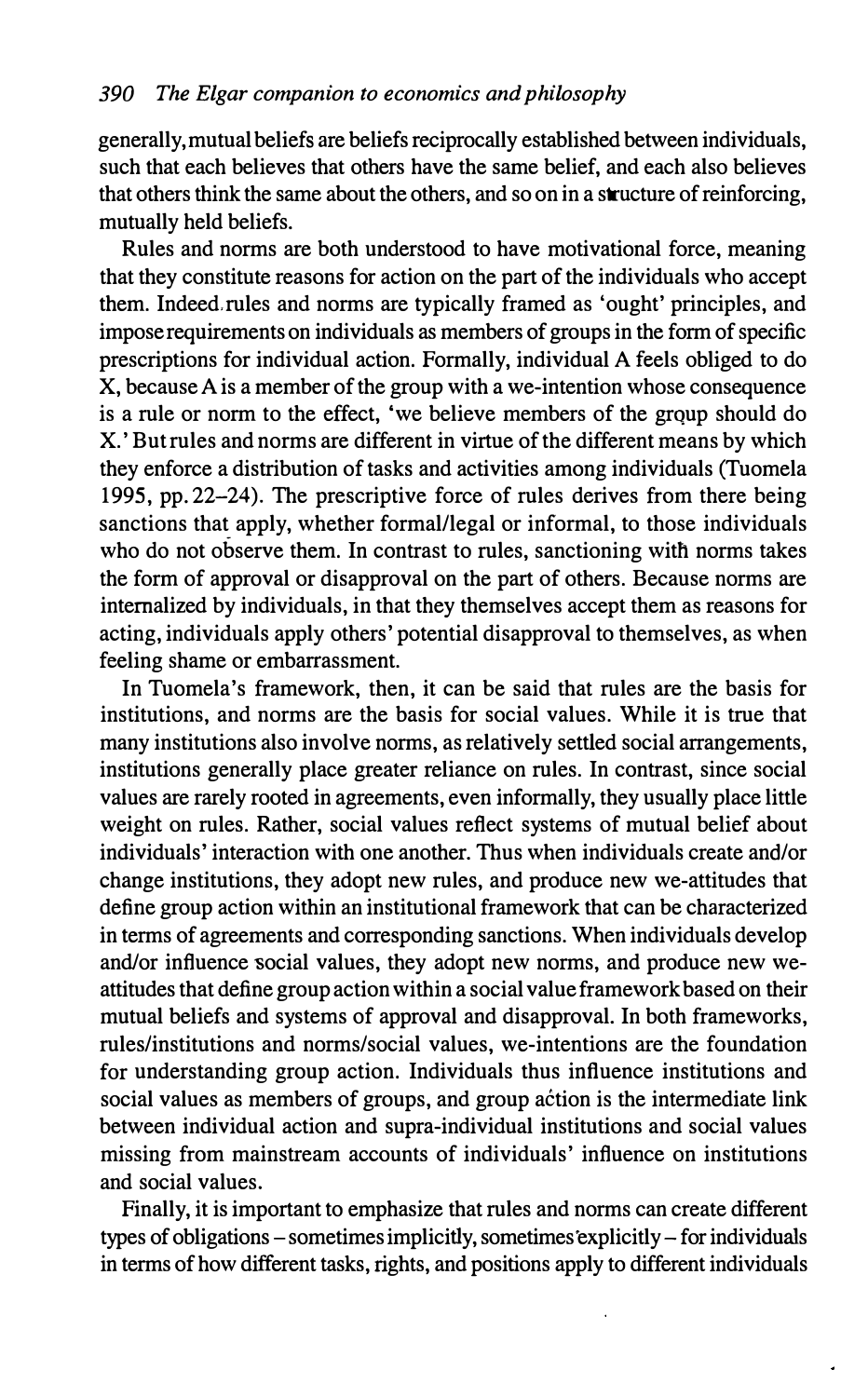in groups. Tuomela characterizes an individual's position within a particular group in terms of that individual's tasks and rights within that group. An individual's tasks and rights are then further distinguished according to whether they flow from rules or norms operating within the group, that is, whether they are rule-based tasks and rights or norm-based tasks and rights. In contrast, across groups, individuals' social positions are understood in terms of the whole array of actions that individuals are required and permitted to do across various economic and social settings. These social positions assign individuals a variety of different tasks whose performance is in each instance protected by rights, where these tasks-rights combinations may themselves exist within established modes of implementation that are also understood in tasks-rights terms. The overall framework thus explains individual rights and duties within and across groups in terms of tasks-rights pairs that ultimately have we-attitudes in groups as their foundation.

#### **A revised view of individual economic behavior**

The behavior of atomistic individuals is understood in instrumentally rational terms, because individual objective functions are defined solely in terms of individuals' own preferences. With no basis for action other than their own preferences, and putting aside that they might act out of habit or behave irrationally, atomistic individuals can do nothing other than seek to satisfy their own preferences. In contrast, when we treat individuals as socially embedded, we no longer say that individuals act only on their own preferences, because they also act in accordance with those rules and norms which function as 'ought' principles-what I have termed a deontologically rational or perhaps a rationally principled type of behavior. But proponents of the atomistic individual conception understand rule-following and norm-observance in instrumentally rational terms. Are 'ought' principles operating in social groups then better explained in instrumentally rational terms? Is instrumental rationality a sufficient explanation of individual behavior? There seem to be three objections to saying that something other than instrumentally rational behavior is involved here. I respond to each objection.

#### *First objection*

One way in which to argue that observing rules and norms which have the force of 'ought' principles is still fully within the compass of instrumentally rationality, is to maintain that the individual becomes subject to constraints additional to those usually assumed in standard constrained optimization analysis, namely, constraints associated with group membership. Though these additional 'social group? constraints further narrow.individuals' choice sets, individuals would still maximize preferences, suggesting that socially embedded individuals are not significantly different from atomistic individuals. This argument, however,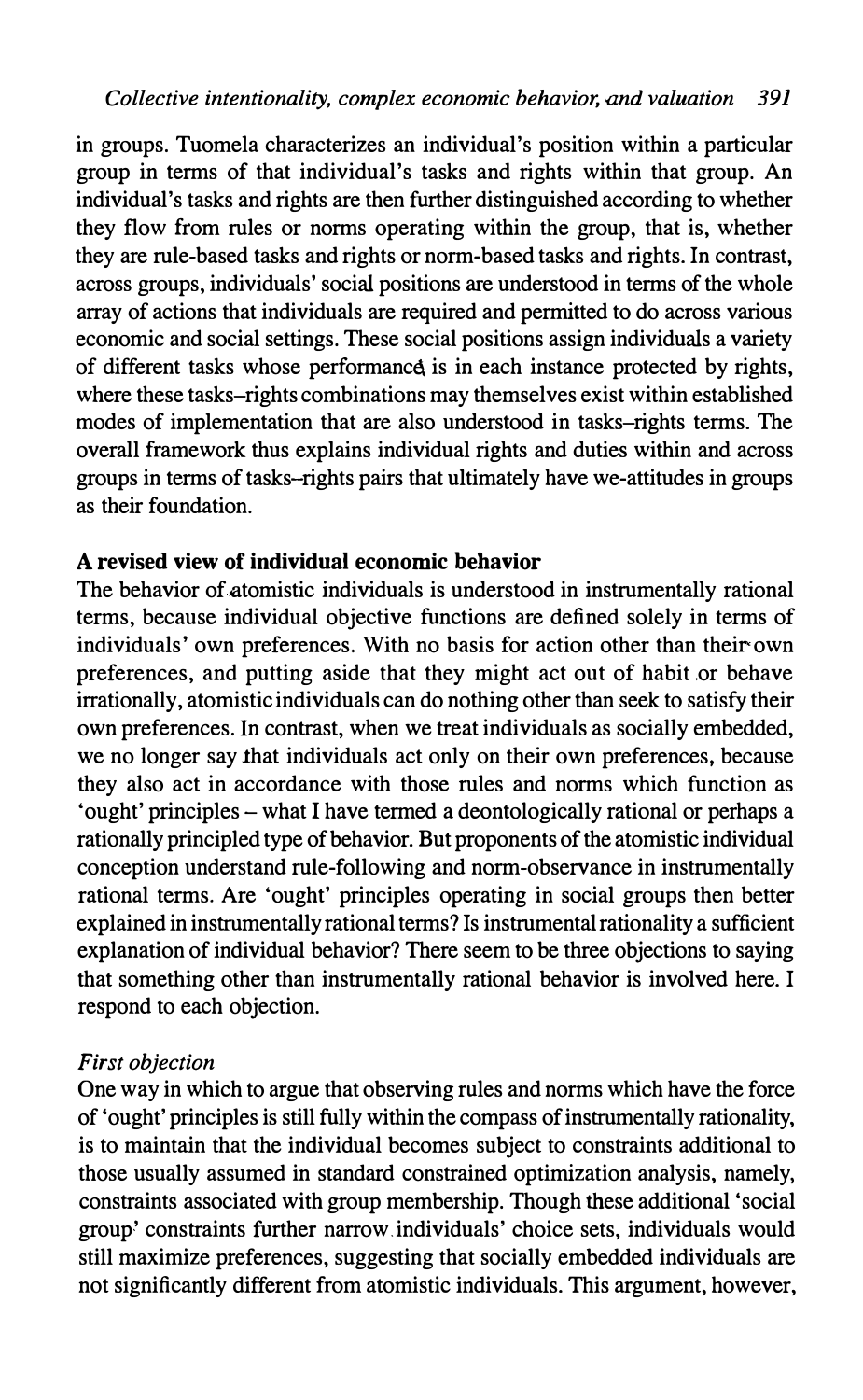#### *392 The Elgar companion to economics and philosophy*

ignores what is involved in saying that individuals observe rules and norms on account of their sharing intentions with others regarding those rules and norms. Shared intentions are those intentions which individuals ascribe to the groups of which they are members. But as intentions, they must stem from individual objective functions rather than constitute constraints on those objective functions. That is, shared intentions are like our ordinary intentions in expressing what individuals *choose* to do rather than what they are *limited* to doing. It is true that individuals in groups are more constrained in their behavior as compared to when they act outside of groups. But this type of constraint has an intended aspect, and is consequently different from the usual sort of constraint that is entirely external to the individual.

#### *Second objection*

A second argument for explaining shared intentions in instrumentally rational terms accepts that shared intentions stem from individual objective functions, but argues that they express individual we-preferences, just as ordinary individual intentions express an individual's own preferences (or I-preferences). We-preferences have been analysed by Sugden, and characterized as team preferences (Sugden 2000; also cf. Bacharach 1999). Sugden explicitly rejects collective intentionality analysis as developed by Tuomela, Gilbert, and others, on the grounds that it assumes individuals are bound by obligations or 'ought' principles, which he regards as inconsistent with an account of instrumentally rational behavior (Sugden 2000, pp.189-90). To preserve the latter, he reasons, the former has to go. This implies that rules and norms are things that members of teams prefer to observe rather than believe they ought to obsewe. Moreover, if we-intentions are really the product of we-preferences, then it seems that it is no longer necessary to say that individuals in teams (or groups) need to be treated as socially embedded, since the obligations or 'ought' principles they observe are what they prefer. Sugden essentially draws this conclusion when he argues that the 'existence' question regarding whether teams and other groups exist (and therefore can act as agents) is independent of the theory of instrumental rationality enlarged to include we�.preferences. Were groups thought to be agents over and above their members, there clearly would be a stronger case for saying that their obligations and 'ought' principles were not always preferred by their members.

Sugden's argument, accordingly, depends on supposing that we-preferences do not really impose obligations or 'ought' principles on individuals. Why is it, then, that Tuomela and other proponents of collective intentionality analysis claim that this is a necessary dimension of we-intentions? The answer lies in their analysis of shared intentions as sets of reciprocal attitudes across individuals in groups. Though shared intentions are indeed individual intentions, unlike team preferences, which represent only what an individual independently prefers for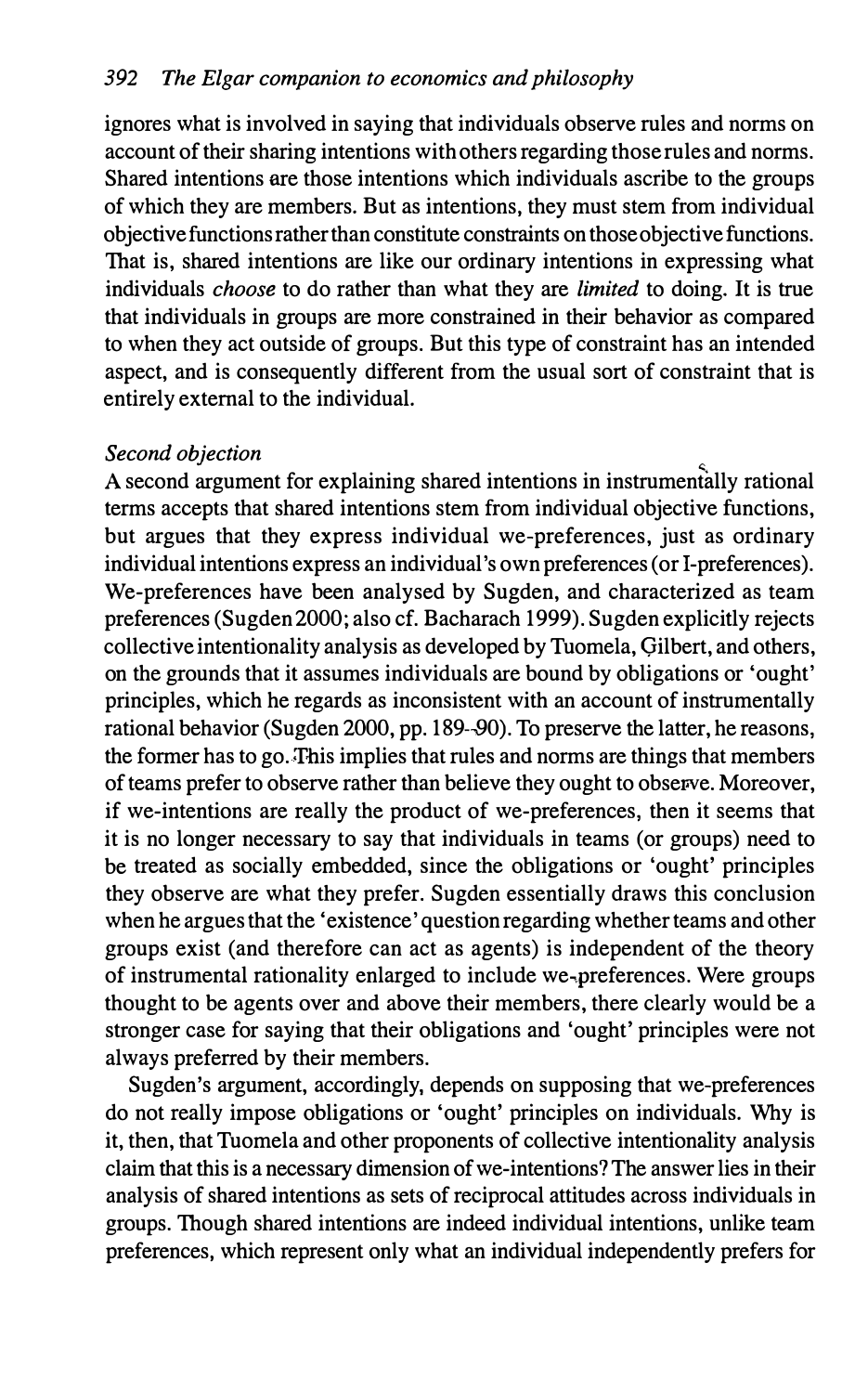the team, an individual's shared intention is one element in a set of reciprocal attitudes. Thus, when individuals ascribe intentions to groups of which they are members, this represents not what they prefer to ascribe to the group, but rather what they believe to be the group's intention based on what they believe that they and other group members believe to be the group's intention. On this view, shared intentions imply 'ought' principles, because individuals share an intention over which they have very limited influence. Indeed, this combination of sharing an intention and having it stand over opeselfhelps explain the particular quality of 'ought' principles as binding precepts that individuals nonetheless embrace. Preferences, by comparison, have but one master, namely, the individual.

It is true that team preferences do have a shared aspect to them. But absent a set of feedback connections between individuals, such as Tuomela describes for shared intentions, the shared nature of team preferences is simply the result of an accidental alignment of individuals' we-preferences about teams of which they are members. Team members may happen to share preferences about the teams they are on. Yet if these preferences regarding the team begin to diverge, there is nothing in the interaction between individuals that brings about an adjustment in individuals' preferences regarding the team. Indeed, there are many examples of teams in the real world which operate on the basis of Sugden's team preferences, and as a result break down, simply because individuals are driven by what they prefer rather than by what they believe obligates them. The problem, basically, is that, with we-preferences, just as with ordinary individual preferences, *de gustibus non est disputandum.* That is, individuals retain their atomistic status, and the 'teams' of which they are members do not exist as teams in the customary sense of the term.

#### *Third objection*

These conclusions, however, suggests a third argument regarding how instrumental rationality might be sustained vis-a-vis collective intentionality analysis. Suppose that we treat rules and norms as conventions understood as coordination equilibria (Lewis 1969). Then using evolutionary game theory, individuals can be seen as instrumentally rational players who seek the best possible response to one another's individual strategies (a Nash equilibrium), and rules and norms can be explained as endogenously determined sets of reciprocal expectations. This would allow for a feedback/adjustment process, as operates in collective intentionality theory, but it would not explain this process in terms of 'ought' principles. Rather, following Hume's view of conventions, individuals find it in their *interest* to conform to rules and norms to which they expect others will conform. There are different ways of explaining why individuals would find this in their interest. Hume relied on sentiments of approval and disapproval, and indeed used this as the basis for his theory of justice. Since a system of justice implies 'ought' obligations, this game theoretic/instrumental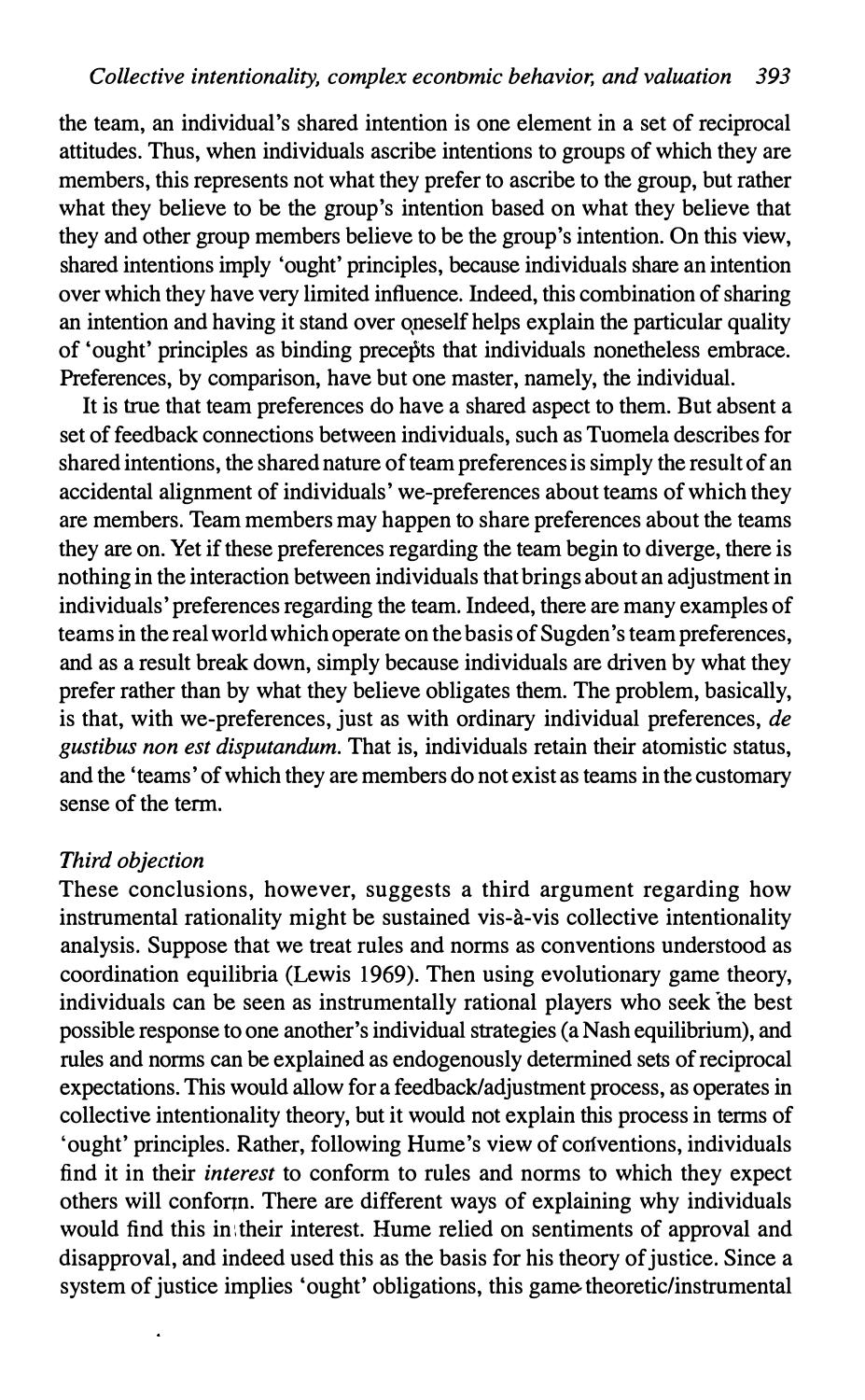rationality framework can also be argued to explain the 'ought' content of rules and norms, whether in moral or pragmatic terms. But in contrast to collective intentionality analysis, 'ought' principles in this instance derive from what individuals find to be in their interest.

In collective intentionality analysis, 'ought' principles derive from shared intentions, and shared intentions are explained in terms of individuals' use of first person plural 'we' language. Barring cases of deceit, first person plural 'we' language cannot be explained in terms of first person singular 'I' language, unless one denies elemental differences in human language, and engages in a reductionist sort of reasoning that has no support among linguists. In collective intentionality analysis, the reason that shared intention implies 'ought' principles is that they require a commitment on the part of the individual absent in the case of ordinary intentions that can be expressed in first person singular terms. Thus it seems clear that 'ought' principles that derive from collective intentionality analysis are not reducible to 'ought' principles that might einerge from a Humean framework. But this does not imply that the latter involves an unacceptable account of 'ought' principles, or that this account should be eliminated to produce one of 'ought' principles cast exclusively in shared intention and commitment terms. Rather it seems that both reductionist arguments should be rejected, because neither goes through, and because both are part of the view that thinking about individuals and society can be explained in terms of two inalterably opposed intellectual traditions: methodological individualism and methodological holism. Indeed, both accounts of 'ought' principles arguably have real world foundations. Just as there are teams that operate ( often poorly) in terms of individual we-preferences, so there are 'ought' principles based on instrumentally rational behavior. Just as there are social groups that operate (usually more successfully) in terms of weintentions, so there are 'ought' principles based on individual commitment.

My position is that individual behavior is complex in being rooted in both types of intentions. The challenge economists consequently face is in determining both the mix of types of behavior associated with different kinds of intentions, and in properly ascribing each kind of behavior to the correct real-world circumstances. Much mainstream economics, because of its adherence to the atomistic conception of the individual, imperialistically imposes instrumental rationality arguments on social settings where it does not apply. In using,the wrong explanation in the wrong circumstances, mainstream economists impose 'thin' institutional explanations that overlook how the functioning of some social groups and institutional structures depends upon 'ought' princigles stronger than can be explained in instrumentally rational terms. The holist economics tradition, in contrast, has at times been equally imperialistic, though in reverse direction, in using social whole-type explanations in circumstances for which they do not apply. These 'thick' institutional explanations overlook the extent to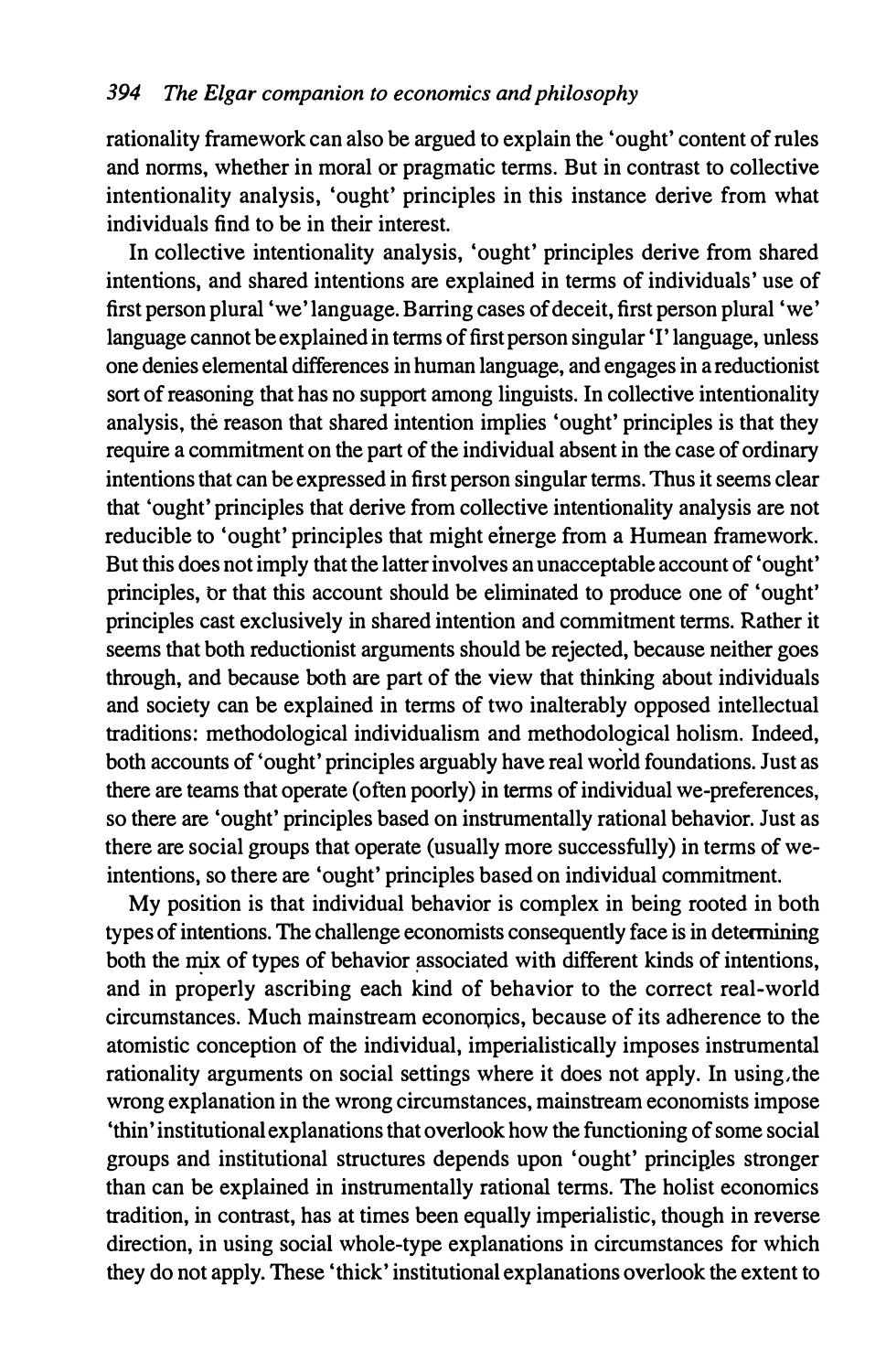#### *Collective intentionality, complex economic behavior, and valuation 395*

which individuals are relatively free of shared intentional experience, as well as individuals' need for navigating across social structures.

I do not attempt here to set forth a specific account of individual economic behavior as complex. There are a variety of different ways in which the two can be related.<sup>4</sup> But consider an example. Suppose an employee in a business is assigned a set of rule and norm-based tasks associated with doing a particular job. If one rule is to invoice customers by the end of the month, and the norm for how this is to be done is to include in the invoice a complete description of all purchases made by those customers, the individual assigned these tasks is likely still free to perform them in a variety of ways (inquire as to customer satisfaction, pursue follow-up orders, institute new record-keeping practices, etc.). How well individuals do their assigned jobs, then, can be a matter of the extent to which they also act on their own preferences regarding the way a job is best done. They consequently act in an instrumentally rational way when already behaving in a rationally principled manner.

#### **Normative reasoning and the conception of the individual as socially embedded**

Deontologically rational behavior need not be normative in raising explicitly ethical issues, but it can be. Moreover, a specifically normative deontologically rational behavior might take on a variety of value forms according to the range of values operating in social groups. Thus in·contrast to the more narrow normative framework standardly associated with instrumentally rationality analysis, valuation in collective intentionality analysis is complex and multidimensional. Following Amartya Sen, we might refer to this enlarged normative framework as a 'deontic-value inclusive consequentialist' framework (Sen 2001, p. 64). As he explains it,

**It is neither that 'the good' comes first, and then 'rights and duties', nor that rights and duties congeal first,followed by the good, but that they are linked concepts that demand simultaneous consideration. While considerations of freedoms, rights and duties are not the only ones that matter (for example, well-being does too), they are nevertheless** *part* **of the contentions that we have reason to take into account in deciding on what would best or acceptable to do. The issue surely is** *simultaneity.*  **(Sen 2001, p. 61, emphasis in original)** 

Here I address how normative values might arise and operate not just in social groups but in organizations and institutions generally, or, as it has recently been expressed, whether we may treat *'values as partly endogenous to the economic*   $s$ ystem, and economic systems and their performance as partly functions of people's *values'* (Ben-Ner and Putterman 1998, p. xvii; emphasis in original). I begin by contrasting the standard view of how normative values operate in organizations made up of atomistic individuals. Essentially following Hume, the standard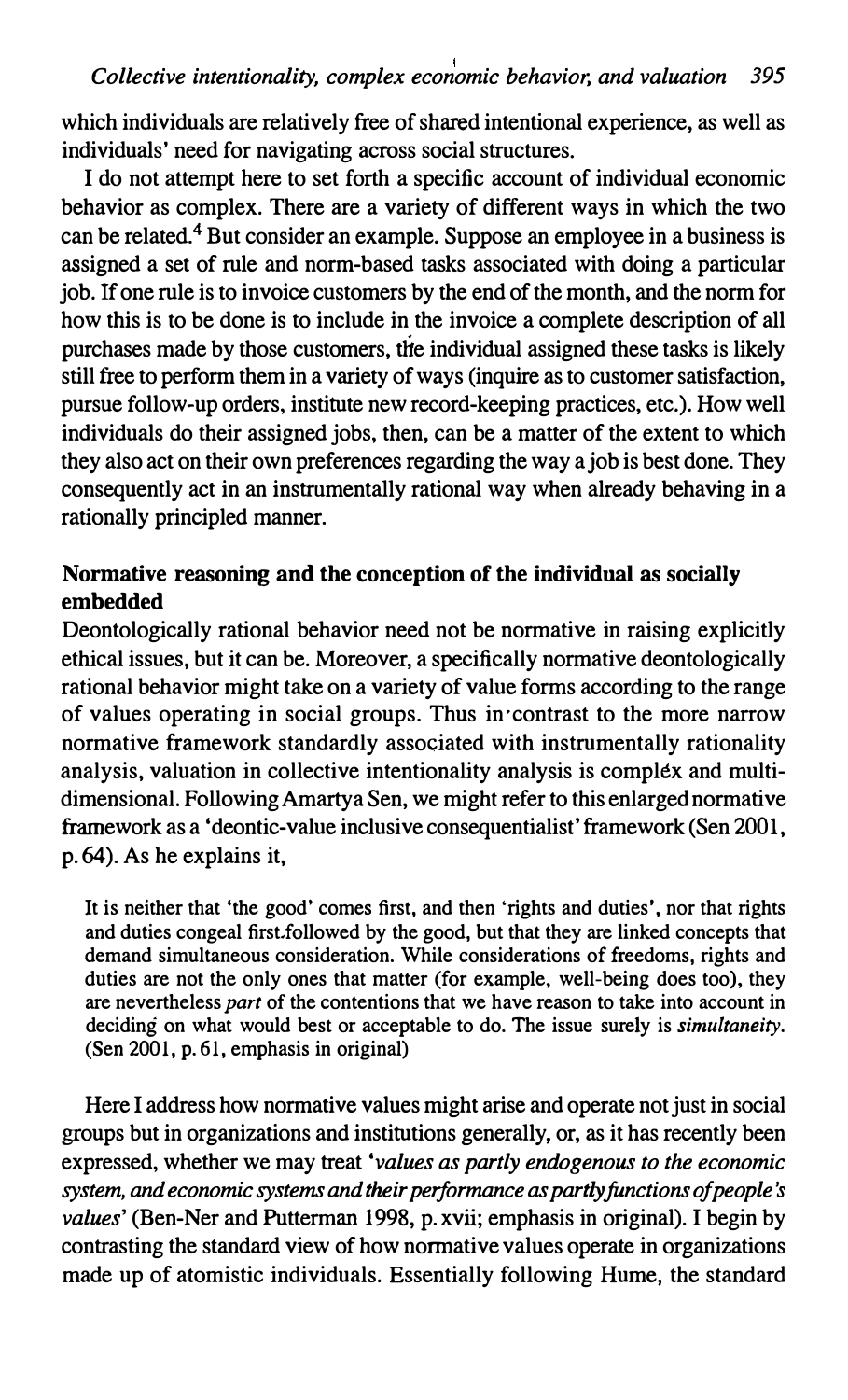account attempts to explain how conventions that lack a normative character in themselves can nonetheless come to acquire the status of moral norms.

#### *'Moral' sentiments in organizations and institutions*

Hume took a system of justice to be a set of conventions that arise when individuals come to expect one another to behave in regular and predictable ways (Hume 1739 [1888]). Individuals abide by a system of justice, because they find it in their interest to conform to its rules when they expect others to conform to them as well. The idea that such rules are 'conventional' comes from supposing that there are different possible rules of justice, and those that actually come about reflect a history of contingent interactions between people. Nothing a priori moral underlies actual systems of justice, making them for Hume not 'partly' but entirely 'endogenous to the economic system.' But why, then, should such rules be thought normative in nature? Why should they be thought to be anything more than simply persistent regularities in social behavior akin to other regularities that have no one believes have normative content? Hume's view, based on eighteenth-century Scottish-school psychology of sympathy, was that conformity with such regularities evokes sentiments of approval, and failing to conform with them evokes sentiments of disapproval. When these sentiments become widely shared and become attached to an idea of the general good, he believed they may then be characterized as a *moral*  approval and disapproval. A system of justice, then, is ultimately nothing more than a relatively settled set of conventional expectations between individuals chiefly concerned with their own interest that is reinforced by sentiments of approval and disapproval.

This conception has been modified and redeveloped in recent years by Lewis and Sugden. For Lewis, conventions are coordination equilibria (Lewis 1969). Coordination equilibria can be explained in game-theoretic terms with players acting on individual strategies to achieve a common expectation regarding which individual strategies offer the best reply to one another (that is, they are Nash equilibria). Hume's psychoiogy of sympathy is replaced by the characterization of individuals in terms of strategies, but any norms that emerge are still conventional and entirely endogenous to the economic system. Sugden similarly explains conventions in terms of individuals' expectations of one another conforming to regularities in behavior, but adds a concern individuals are said to have over incurring others' resentment as an emotion underlying conformityto conventions (Sugden 1986, 1989). When this emotion operates widely to reinforce individuals' adherence to conventions, Sugden suggests that *normative* expectations obtain among them (Sugden 1998). But against this it might be said that the emotion of resentment deserves the label 'normative' as much as Hume's approval and disapproval deserves the label 'moral.' Sugden argues in reply that this criticism misses the point behind providing a Humean *naturalistic* analysis of values. 'In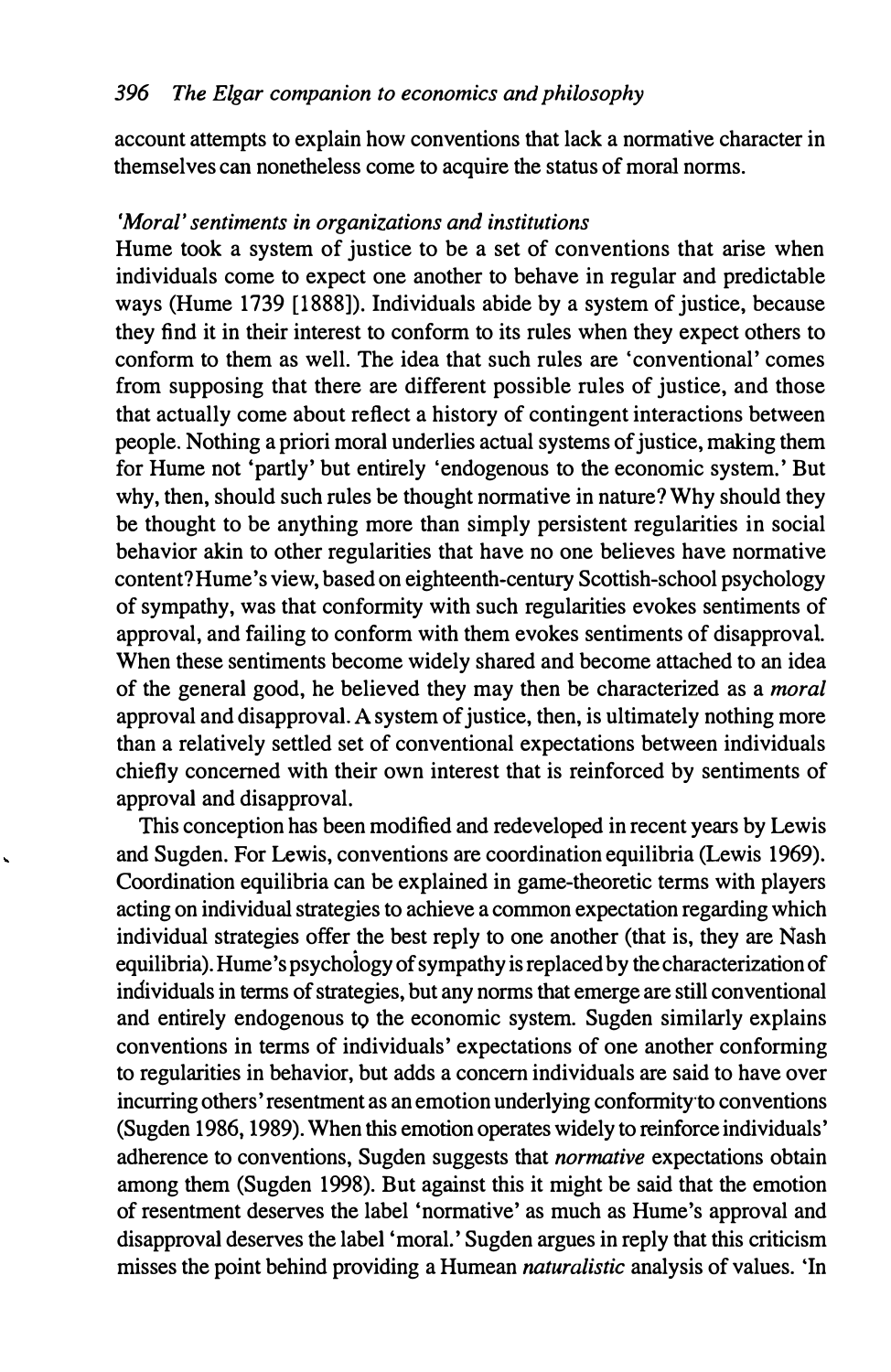such an analysis, the definition of a moral sentiment has to be naturalistic; one cannot then object that some of the sentiments allowed by the definition are not "really" moral' (Sudgen, 1998, p. 84).

In my view, such a response is question-begging. The claim that 'moral sentiments' are just that, namely, somehow 'moral', needs a stronger defense than the suggestion that it should be possible to explain moral values naturalistically, and that therefore there must exist such things as 'moral' sentiments. Indeed, making this sort of argument seems to involve exactly what G.E. Moore famously labeled the 'naturalistic fallacy' (Moore 1903). Note also, that the program of producing a naturalistic account of normative values is closely associated with the aim of producing a positivist interpretation of moral life. Sudgen is explicit about this connection, asserting that economists 'trained in a positivist tradition' must seek to explain normative values without 'assuming the existence of moral facts' (Sugden 1998, p. 76). A moral fact is a fact about something being right or wrong, good or bad; etc. For example, one might say it is a fact- specifically a moral fact – that it is wrong to needlessly harm another person. To deny that moral facts exist is to say there is nothing in society or nature that can be described in normative terms as a matter of fact. Normative values, rather, are subjective judgments, and must accordingly be explained in terms of some sort of 'moral' sensibility people exercise and impose on the world. Two obvious problems arise with this sort of approach. First, the idea that human society can or should be described naturalistically is highly questionable, and has not surprisingly, long been contested in the history of social science. Sugden and others in this tradition generally do not explain why a natural science approach to social science might be plausible, and I am skeptical that any good arguments exist on this score. Second, this approach creates a very strong problem for making the transition from 'is' to 'ought' (thus Moore's naturalistic fallacy). Sugden addresses this problem by simply insisting on a re-definition of 'moral' in naturalistic terms. Whether this is a reasonable re-definition of 'moral', however, depends on whether the account of moral behavior that emerges on these terms captures what we ordinarily think is bound up with the normative.

What is it, then, that is most characteristic of the normative domain? We can begin to answer this question by emphasizing the implied content of the moral 'ought.' When 'ought' appears in an expression in a normative way, it indicates the presence of a moral obligation. If individuals do something because they believe they morally ought to, they do so out of a sense of moral obligation operating upon them. There are many ways of understanding what this sense of 'ought' involves, but following Kant (1785 [1948]), I take the minimum essential idea to be a matter of doing something because it is required irrespective of one's inclinations or desires. But then the idea of acting out of a sense of obligation is not what is involved in acting on a 'moral' sentiment. If one is motivated to respect a norm or convention, because one fears others' resentment or disapproval for failing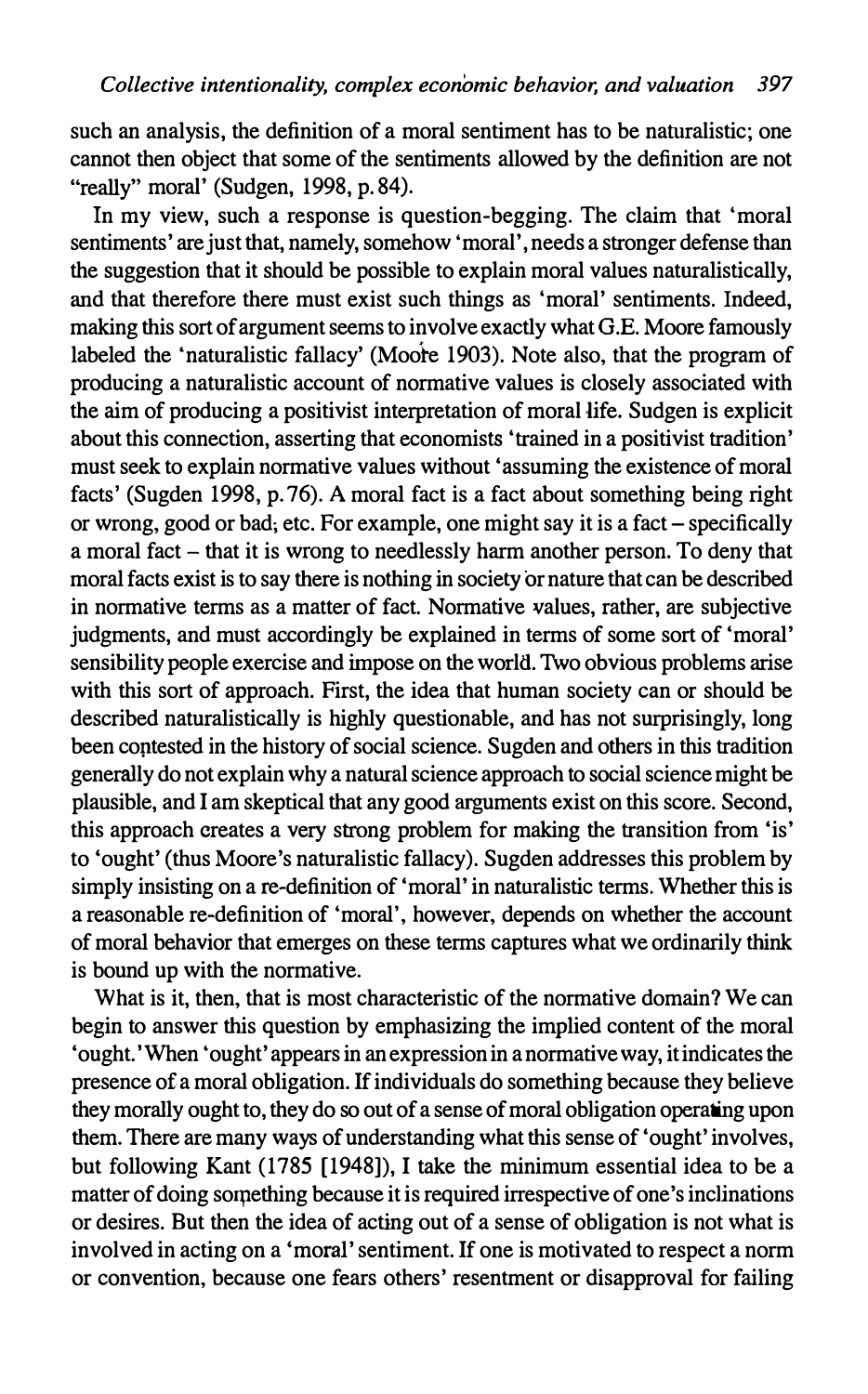to do so, it is not a sense of obligation but an inclination that operates as one's motivation. Rather fear of others' resentment or disapproval has *replaced* acting out of a sense of obligation. The closest Sugden comes to referring to a sense of obligation, then, is when he argues that one of the virtues of his analysis is that it 'allows us to consider cases in which normative expectations and self-interest pull in opposite directions ... cases in which individuals follow conventions even though this. is contrary to self-interest' (Sudgen 1998, p. 83). But this is not evidence of acting out of a sense of obligation, since one might well be inclined to observe a convention that was contrary to self-interest.

Thus if we take the idea of acting out of a sense of obligation to underlie what is involved in moral 'ought' thinking, a naturalistic, moral sentiments type of approach does not capture what we ordinarily think is bound up with the normative. This gives us good reason to conclude that the Lewis-Sugden type development of Hume regarding how values operate in organizations and institutions as conventions is not an account of distinctively *normative* expectations. This in turn suggests that a naturalistic approach probably cannot explain how normative values arise and operate in organizations and institutions. Thus, since the Humean tradition derives from its starting point in the notion that individuals are naturalistically described as isolated from one another, and generally acting in their own interest, let us rather begin at a different starting point by describing individuals as embedded in social groups in the collective intentionality sense, and then ask how normative values might arise and operate in organizations and institutions. Two questions can be addressed. (1) Does this alternative strategy enable us to talk about what is most characteristic of the normative domain, namely, a sense of obligation that individuals have when they use 'ought' language? (2) Does this strategy provide us an account of the variety and range of different types of relationships between ·normative values in social life along the lines of Sen's 'deontic-value inclusive consequentialist' framework?

#### *Question 1: Moral obligation in organizations and institutions?*

The first question can be answered by explaining what must be involved in saying that socially embedded individuals, understood in a collective intentionality sense, have we-intentions as well as I-intentions. The Humean framework, by taking individuals as fundamentally isolated from one another, operates exclusively with I-intentions. As previously argued, the use of 'we' language generally creates obligations for individuals – and not just in the moral sense. The collective intentionality framework, particularly as developed by Tuomela, shares with the Lewis-Sudgen account of convention the idea that individual expectations are established within a system of reciprocal expectations between individuals. But Tuomela's account is different in that individual expectations have as their object reciprocal sets of we-intentions rather than, have as their object the I-intentions implicitly involved in the Humean framework. We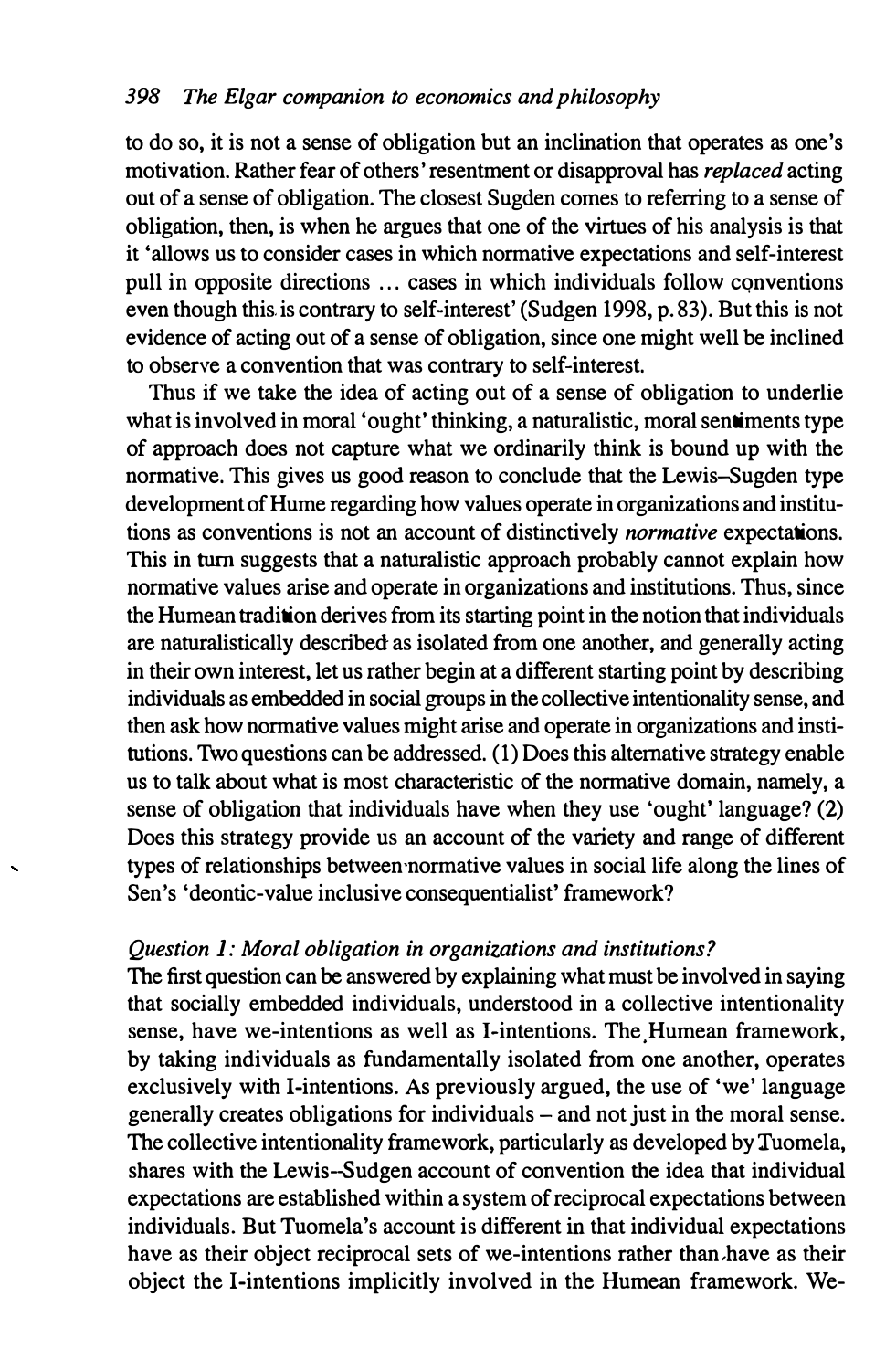intentions, as previously argued, create obligations for individuals, because the successful use of 'we' by an individual needs to conform to how others use that same 'we.' Outside of a requirement of using language correctly, this obligation does not exist for the use of 'I.' Of course some obligations which individuals recognize are pragmatic, and consequently do not have moral content. But on the interpretation here collective intentionality analysis is not naturalistic, and certainly not motivated by positivistic aims. Thus it is as reasonable to suppose that moral facts exist as to suppose that they do not. From this it follows that some of the obligations individuals ob�erve are indeed moral in nature. Though the dividing line between pragmatic and moral obligations may often be difficult to draw, and though it may change over time, it seems there are many clear cases of each, and thus fair to say that individuals who form we-intentions and use 'we' language often operate under a sense of moral obligation.

So a collective intentionality framework, by operating with a conception of socially embedded individuals rather than atomistic ones, makes it possible to include a sense of moral obligation alongside individual inclination as a form of individual motivation. Turning to the second question above, then, what does the collective intentionality framework and the conception of individuals as socially embedded tell us about the range and variety of normative values in social life and the relationships between them?

#### *Question 2: An expanded normative domain?*

The emphasis on moral obligation thus far has rested on looking at moral obligation as something that particular individuals recognize. But a fuller characterization of the concept needs to see these obligations not just from the point of view of the individuals who have them, but also from the point of view of the individuals to whom they may'apply. This suggests a concept of moral obligation which relies on an 'extemalist' conception of the individual, where this is a matter of understanding individuals in terms of their relations to one another, in contrast to a concept of moral obligation which relies on an 'internalist' conception of the individual, where this is a matter of understanding individuals in terms of properties that apply to them independently of their relations to one another (Davis, 2003). An example of the latter is the Pareto efficiency standard, which employs an 'intemalist' conception of the individual to explain normative recommendations that judge states of affairs according to whether one person is better off *ceteris paribus* all other individuals.

Extemalist-individual normative concepts, it can be argued, just because they emphasize relationships between individuals, generally require that we give attention to a range of normative concepts that go beyond whatever particular normative concepts (say, regarding what is good) might constitute a particular individual's moral view. Thus to give any kind of detailed explanation of the moral obligations that one has to others, one typically also needs to have an understanding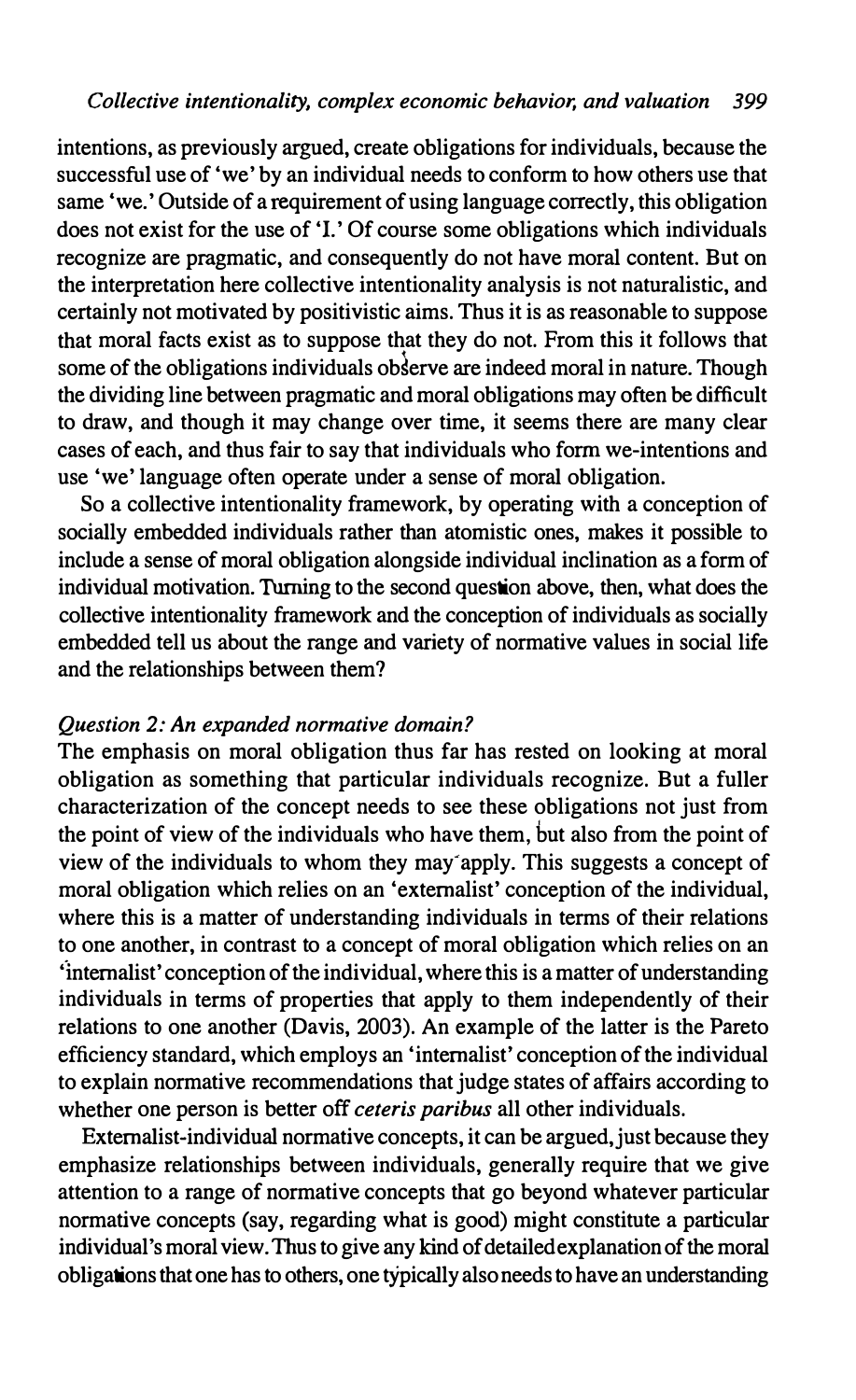of others' and one's own rights. But systems of rights are themselves generally embedded in broad social commitments to such ideals as freedom, equality, fairness, human dignity, community, justice, etc. Thus employing an externalistindividual type of normative concept typically commits one to examining an entire range of accompanying normative concerns. This also means that the connections between different normative concerns cannot generally be mapped out with any high degree of precision, making moral questions complex and often ultimately undecidable.

The idea of an expanded normative domain may be linked to a collective intentionality understanding of individuals' social embeddedness in terms of their involvements in social groups in the following way. Social groups generally have goals that help define them. Thus their members' we-intentions often concern a consequentialist type of moral reasoning, as when something is regarded as right on account of its helping bring about some outcome desired by the group. But this sort of consequentialist moral reasoning, when it is expressed in weintention terms, also has independent concepts of moral obligation associated with it. Thus a particular individual using 'we' language in regard to what potential good consequences a group wants to bring about operates both with an idea that what is right is a matter of bringing about the relevant outcome, and also the idea that what is right is a matter of observing obligations upon oneself understood in we-intentions terms. This latter sense of right may draw in turn upon other ideals such as justice, equality, and dignity. This is one way of talking about a 'deontic-value inclusive consequential reasoning,' in which, '[i]t is neither that "the good" comes first, and then "rights and duties", nor that rights and duties congeal first followed by the good, but that they are linked concepts that demand simultaneous consideration' (Sen 2001, p.437).

#### **Concluding remarks**

This chapter does not attempt to explain how instrumentally rational and deontologically rational economic behavior are coordinated. It does suggest, however, that this may in part depend upon the extent to which individuals are active in social group settings in which their behavior has an economic character, that is, where productiop, exchange, and consumption activities are engaged in. The standard view on the part of proponents of the atomistic individual conception is that behavior in groups can always in principle be decomposed into the behavior of instrumentally rational individuals. But this view has not stood up to scrutiny (cf. Kincaid, 1996), and in any case such arguments beg the central issue here, namely, that individuals act on we-intentions as well as on I-intentions. Thus the need to explain behavior as complex remains on the agenda. In closing I merely suggest a set of considerations that could figure in the way in which this issue might be addressed.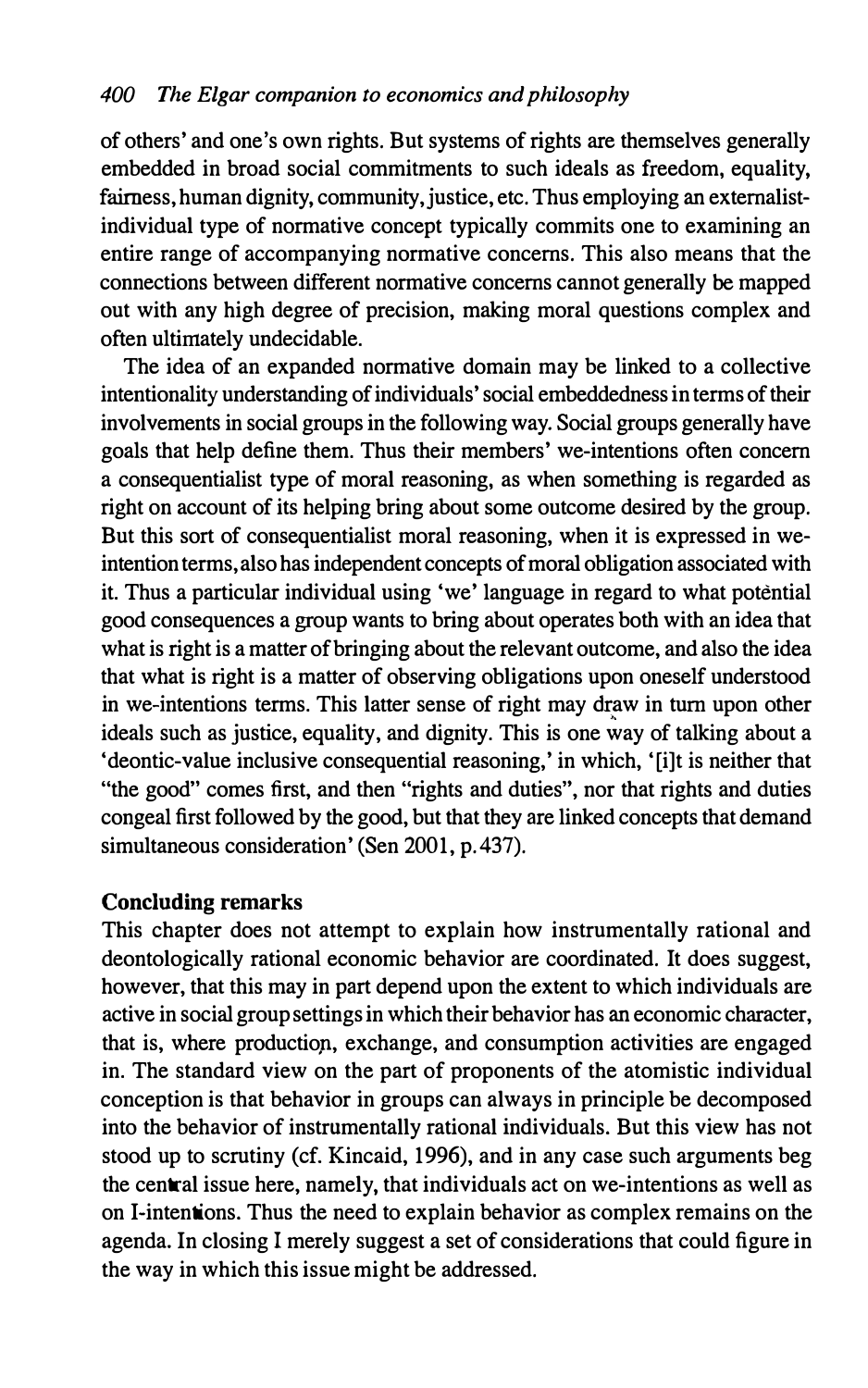#### <sup>I</sup>*Collective intentionality, complex economic behavior, and valuation 401*

One possible view is that one of the two spheres somehow determines the boundaries of the other. Thus social groups might establish certain domains of activity in which individuals would act in an instrumentally rational fashion. As in the example at the end of the third section, the practices in a business firm, or in a department of one, might be to collectively delegate to particular individuals the responsibility of acting as they would find rational, subject to their observing the boundaries placed on that domain of activity by the group. Alternatively, instrumentally rational individuals might delegate domains of activity in which group considerations were regarded �s primary. For example, were heads of households instrumentally rational in the market, they might nonetheless treat the household as a sphere in which customary relationships reflecting we-intentions would prevail. But this general model – one sphere determining the boundaries of the other – also suggests another model in which behavior in one sphere invades the boundaries and undermines the behavior of the other. For example, individuals may express we-intentions deceitfully, and act in ways that are contrary to them. Alternatively, groups may seek to impose rules and norms on individuals where mutual beliefs are absent.

One reason that instrumental rationality theory has been attractive in economics is that having a single model of analysis makes possible a high degree of logical and mathematical determinacy in economic explanation. But the consequences of achieving this precision are that certain types of behavior go unexplained, and possibly that the activity of individuals that is meant to be explained is misrepresented. Collective intentionality analysis constitutes one framework in which these risks might be avoided. The implication of this chapter is that a larger framework including that analysis which presupposes that economic behavior is complex is more likely to offer a more adequate account of economic behavior on both counts.

#### **Acknowledgements**

Thanks for comments on a previous version of this chapter go to Jelle de Boer, Alain Marciano, Jochen Runde, John Searle and Raimo Tuomela. Errors are my own alone. This chapter also appears in *Protosociology,* vol. 18 (2003).

#### **Notes**

- **1. A similar argument regarding the economic consequences of social proximity was made by Adam Smith, though he relied on sympathy rather than shared intentions as the underlying motive force.**
- **2. Gilbert explains 'we' language in a similar way: 'A person X's full-blooded use of"we" in "Shall we do A?" with respect to Y, Z, and himself, is appropriate if and only if it expresses his recognition of the fact that he and the others are jointly ready to share in doing A in relevant circumstances' (1989, p.199). Gilbert holds that individuals use of 'we' language constitutes a 'plural subject' (1989, pp.199fl).**
- **3. Tuomela draws on an account of mutual belief that has become fairly standard among philosophers which relies on the idea of a hierarchical set of beliefs iterated across individuals (Tuomela 1995, pp.4 lfl). See Shwayder (1965, p. 257) and Lewis (1969, pp. 52ft) for early formulations.**